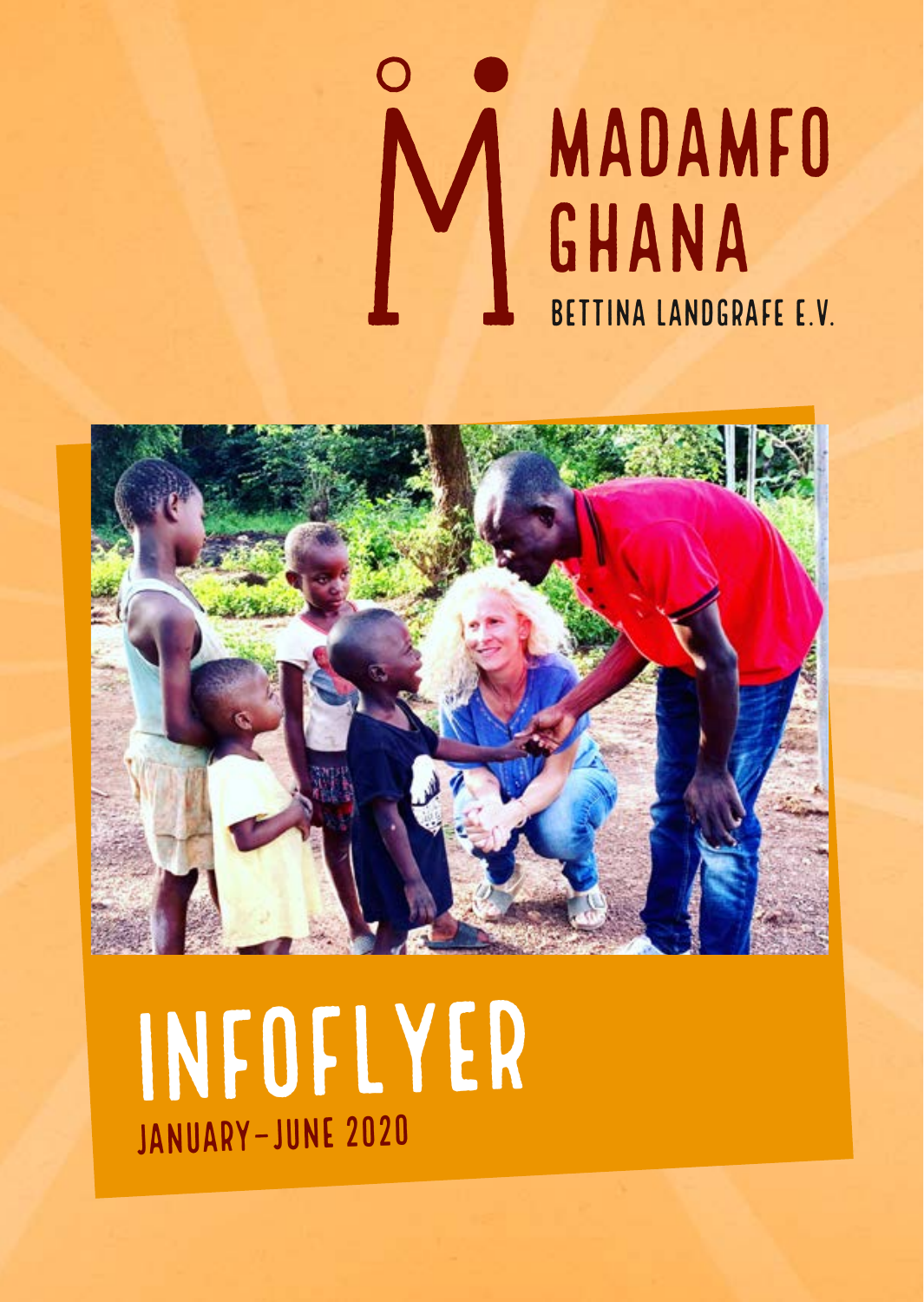

# WaSH-PROJECTS

More than 23 million people have no access to sanitary facilities in Ghana. This is about 86% of the entire population. These people have no other choice but to relieve themselves in dirty latrines or even outdoors. Girls and women do not have a safe place for their monthly hygiene. Girls often stop to attend school once their first menstruation has started. This situation is not only unbearable from a hygienic point of view, it is also absolutely degrading.

If a village does not have well, the inhabitants fetch their water from a muddy creek or a distant well, which can only be reached through a long and tough walk through the bush.

Almost everyone suffers from diseases that are caused by the dirty water. The children suffer the most. The undernourished and weakened children often die from diarrheal diseases such as cholera.

As, in Africa, women and children are traditionally responsible for fetching water, the children often miss school because they have to fetch water in the morning.

WaSH-Projects can sustainably solve these problems and are based on three main pillars:

#### PILLAR 1 AND PILLAR 2 ARE WATER SUPPLY AND FACILITIES, WHICH FORM a unit. Pillar 3 includes raising awareness, capacity building and participation of all target groups at all levels.

Thus we ensure ownership, sustainability, a multiplier effect and improve the situation sustainably and in the long term.

Also, in the villages, a water committee is formed and specially trained, which then takes care of the maintenance.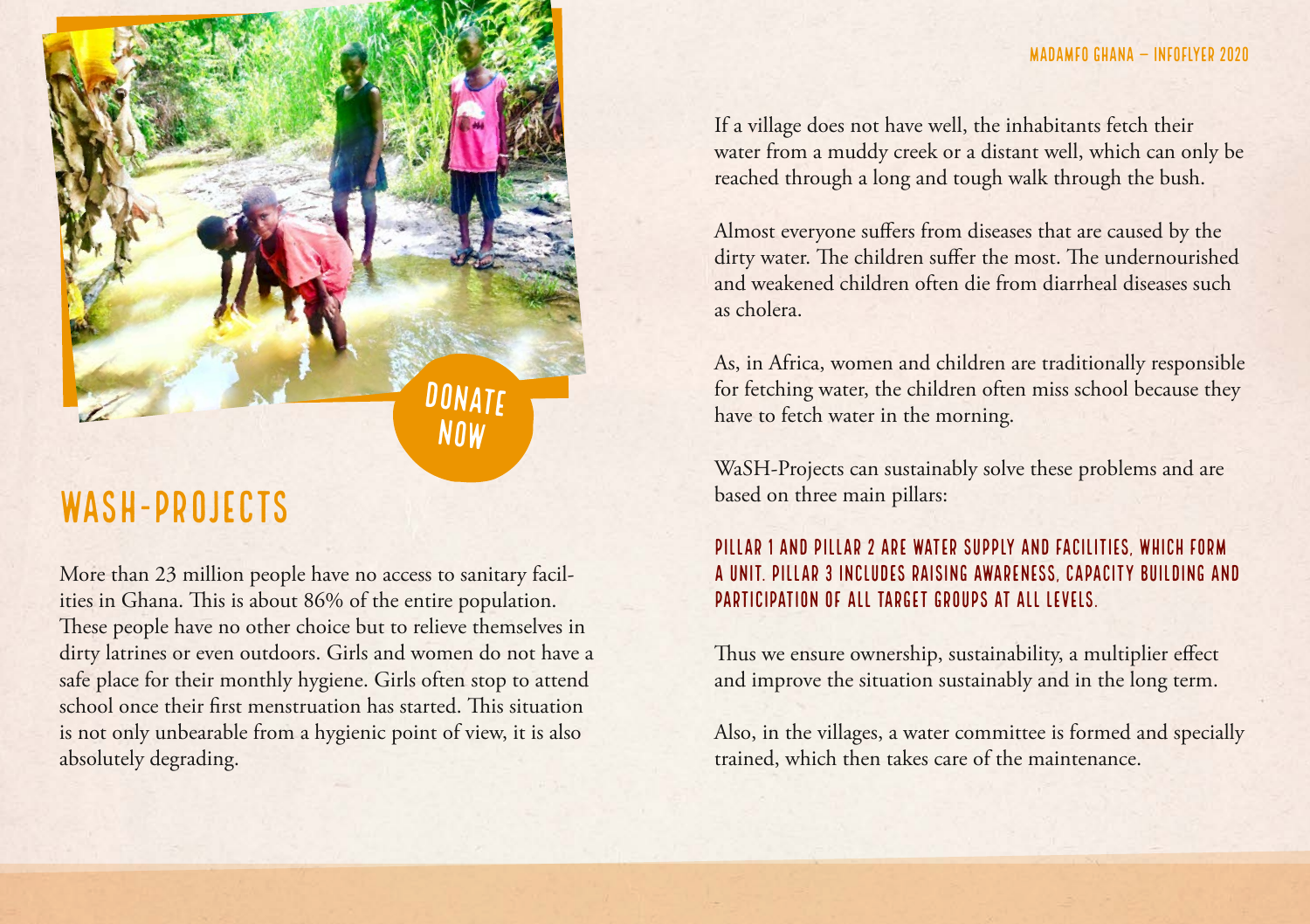With your donation, you enable access to clean drinking water, clean and hygienic toilets, but also access to education. You also help the girls to continue to go to school, as they now have the opportunity to change their hygienic products. You support education and raise awareness - and thereby ultimately contribute to a self-determined life.

In the current Corona-crisis we are realising as many WaSH-Projects as possible. They are the only possibility to provide a school or a settlement with clean flowing water and to implement rule No. 1 when it comes to fighting the Corona virus: to wash hands regularly under flowing water.

We are currently realising several WaSH Projects in several regions.

### SEIKWA NURSING & MIDWIFERY TRAINING COLLEGE WaSH-PROJECT

The village of Seikwa is located in the Tain District of the Bono Region. It has about 8,500 inhabitants. The local training centre for nurses and midwives has only one dirty latrine and one toilet for about 500 trainees and 52 employees.

The Seikwa WaSH-Project includes the construction of a sanitary facility with 15 toilets for women, 5 toilets for men, two toilets for the physically impaired, two staff toilets and a locker room. The facility also includes a sufficient number of hand basins. Some of the trainees and teachers go through a special training on water, sanitation and hygiene promotion. And all of them are going to pass on their knowledge to other students, colleagues and their families. This will gradually improve the hygiene situation in the entire village and that will automatically improve the health standard.



facility – final stages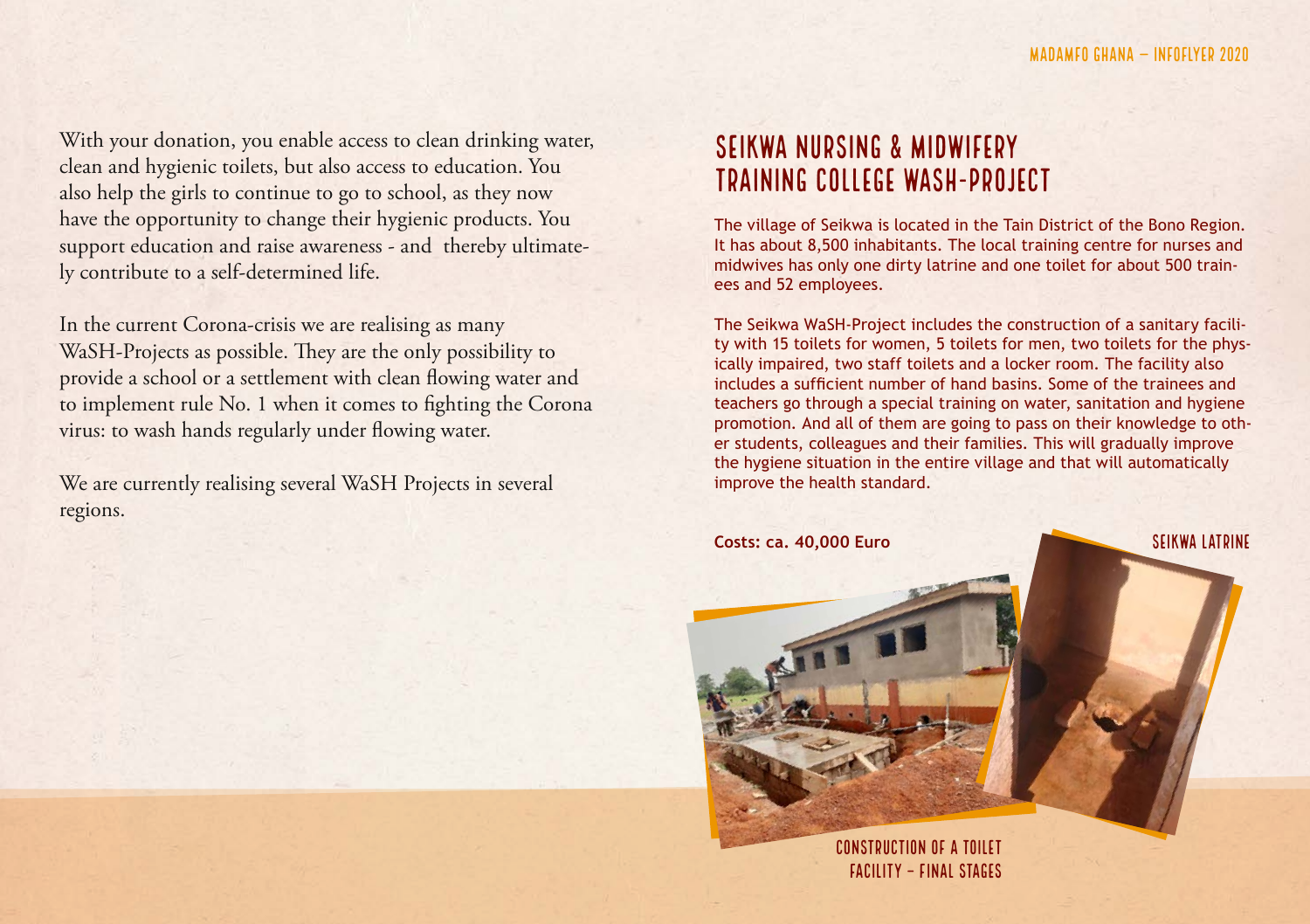**WELL IN** ESRESO

### APEWU WaSH-PROJECT

The well in Apewu urgently needs to be mechanised with storage tanks and several taps in order to ensure drinking water for the approximately 1,000 villagers. The teachers' accommodation, which we built in 2015 and which is about 800 meters away, is also going to be connected to the water supply. The 18 year old toilet facility in the village is also going to be being modernised. Through special hygiene trainings, we raise awareness amongst a further part of the population.

**Costs: ca. 15,500 Euro**

### ABONO SCHOOL WaSH-PROJECT

The 252 pupils of the Abono School had neither access to clean drinking water, nor to suitable sanitary facilities. A pit latrine covered with metal sheets served as a toilet. The stench was unbearable. But the situation was even worse for the girls, since they stayed away from school during their menstruation, as there was no possibility for their monthly hygiene. Due to the lack of hygiene, diarrheal diseases were common amongst the pupils. The construction of a mechanized water supply and toilet facilities, as well as trainings in hygiene improves the standard of health and education sustainably.

**Costs: ca. 16,000 Euro**





**ABONO** 

TAPPING POINT

## ATEBUBU WATER PROJECT

Further projects that are under construction: Atebubu Water Project for ca. 50,000 people **Costs: ca. 90,000 Euro** Esreso Water Project for ca. 7,500 people **Costs: ca. 5,000 Euro**

### WATER PROJECTS FOR THE VILLAGES OF WORAKESE, TUMIABU AND NKWANTA

We would like construct a mechanized water supply to provide all three villages with clean drinking water. The water will be stored in large storage tanks and it will be directed to the taps through a pipe system. So everyone will have access to clean drinking water – without having to walk long distances. And that can also help to contain diseases and to improve the standard of education.

**Costs: ca. 23,000 Euro**

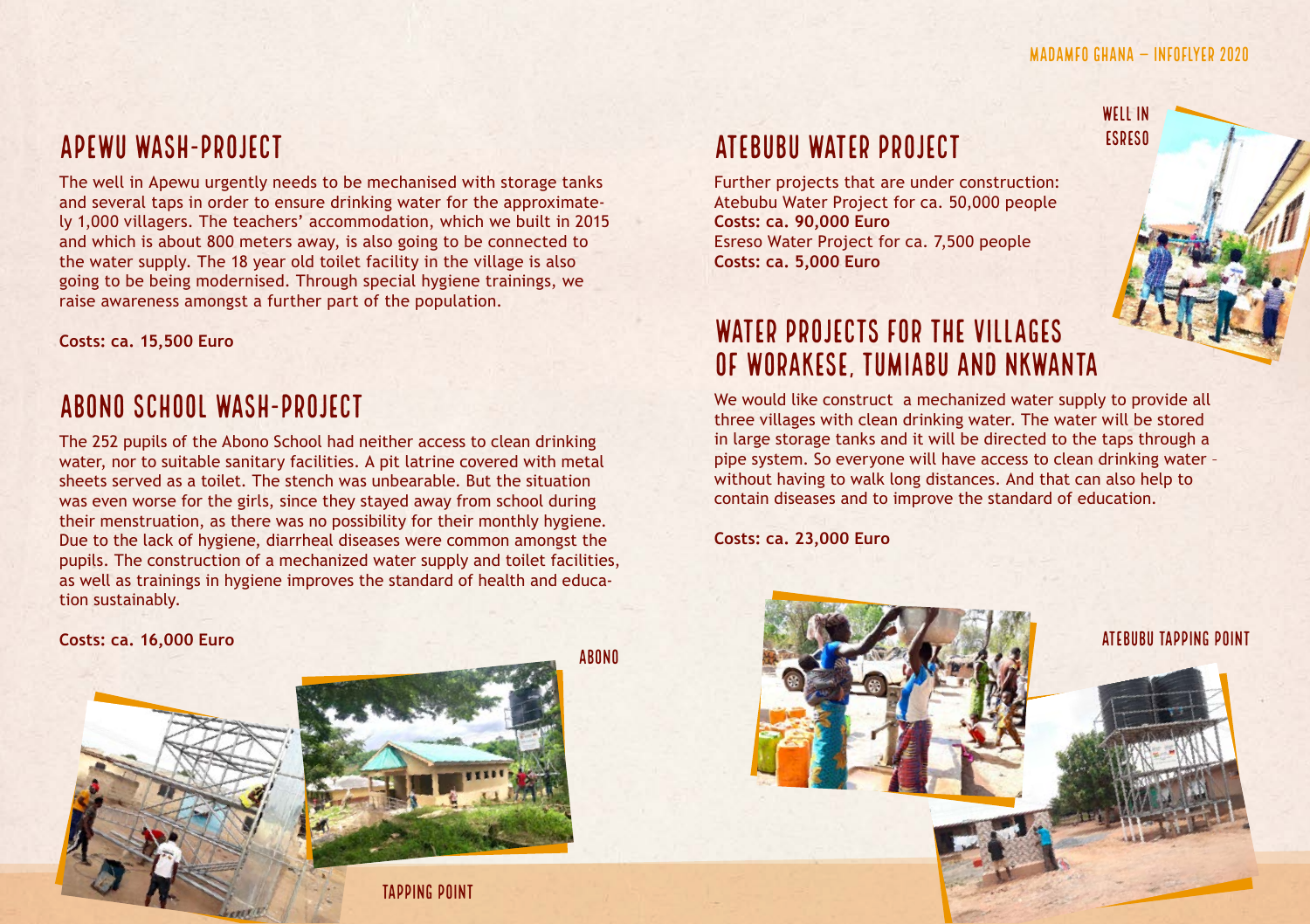#### THE CAST WILL HELP TO CORRECT THE DEFORMITY



WITHOUT YOUR DONATION THE TREAT-MENT OF THIS CHILD IS NOT POSSIBLE

# CHILDREN IN NEED

It is very hard in Ghana for children that are born with a disability. Meeting their special needs can become an unbearable challenge for their families. Resignation is the consequence, the children are abandoned.

Contractures, deformities of the bones and pressure sores are the result. Going to the toilet becomes a torture. In most cases, the children have no access to public infrastructure, education and information.

And this is why we have developed multifaceted approaches for children with disabilities to free them from the spiral of poverty and dependence. One approach to help people to help themselves is a wheelchair, that is specially adjusted to the the needs of children: our , Vanquisher'.

We designed and produced it in cooperation with a Ghanain-German company from Kumasi. Special walking aids, but also medical care, proper nutrition and further therapy approaches are also part of the project.

Your donation directly supports the relief fund which we have set up especially for that project.

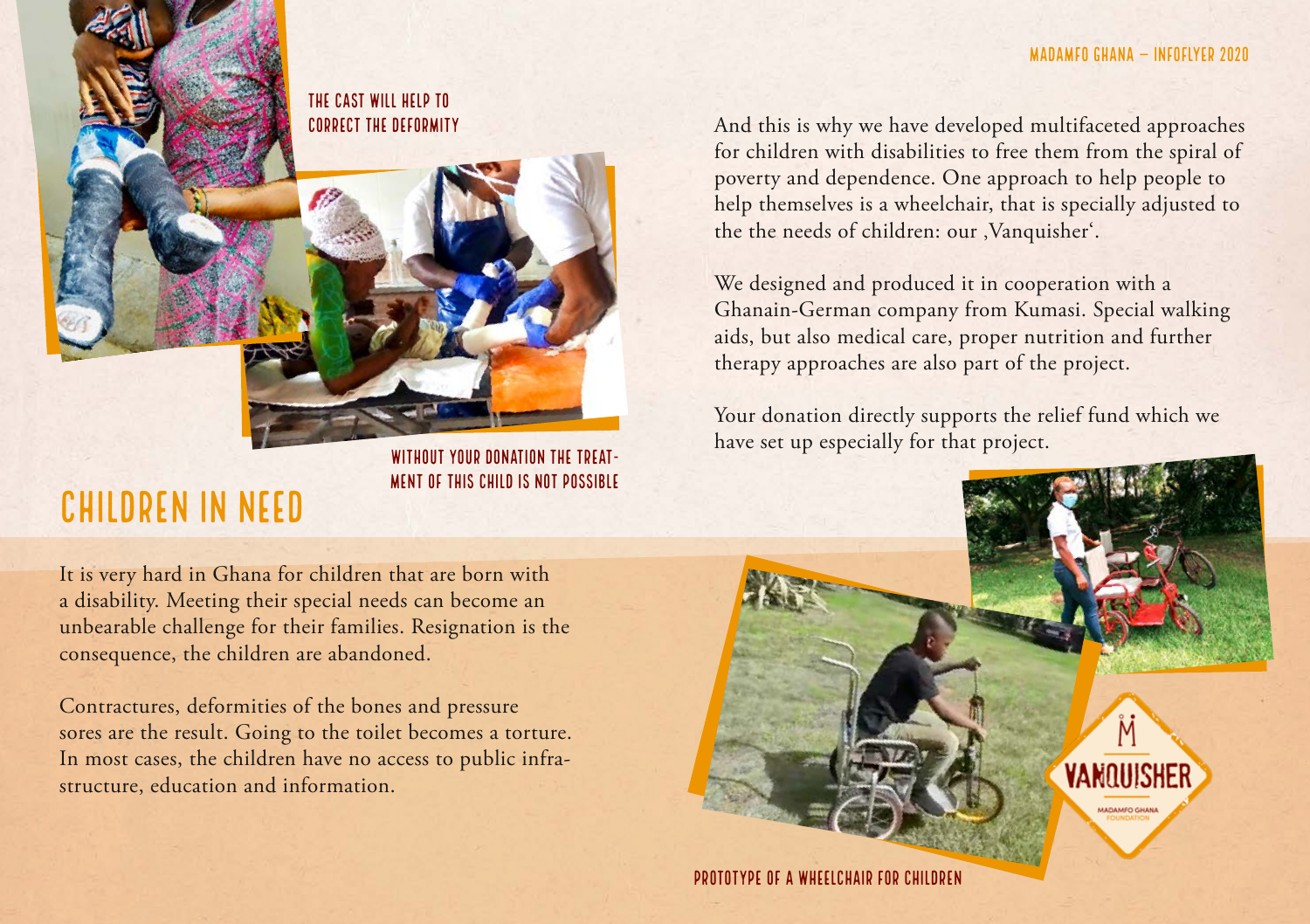# Corona Virus

#### WHILST THE MEASURES ARE SLIGHTLY EASED IN GERMANY other European countries and around the world, the worst is yet to come here in Ghana.

At this difficult time, we are at site in Ghana and we are doing everything we can to stop the virus from spreading - because 'Madamfo' means friend' and we will not let leave our friends behind in a situation like this!

Since we have always realised our projects with locals exclusively, we were able to establish a great network throughout the country - and that helps us to react quickly and efficiently to any unforeseen events. We know the health institutions and the administrative authorities very well. They need our help now.

We work hand in hand with the Ghanaian Ministry of Health. Helping people to help themselves - that is our guiding principle. Therefor, we are able to help people throughout the country, together with our Ghanaian partners – even when all the others are long gone. That is the only way to actively shape the situation at site - despite the current restrictions and other obstacles.

#### WHY IS COVID-19 SO DANGEROUS FOR PEOPLE IN DEVELOPING COUNTRIES?

There is no functioning healthcare system in Ghana. There is a lack of hospitals, medical staff and essential equipment. There are hardly any ventilators. And there are no comprehensive possibilities to test people for COVID-19, let alone treat them adequately. Poor families cannot afford medical treatment at all.

There are also many people with a history of severe and often untreated medical conditions. Pneumonia and tuberculosis are widespread here, as is HIV. Not to mention other diseases such as malaria, meningitis, typhus and cholera.

The virus can have devastating effects in villages without infrastructure – which we want to prevent together with you!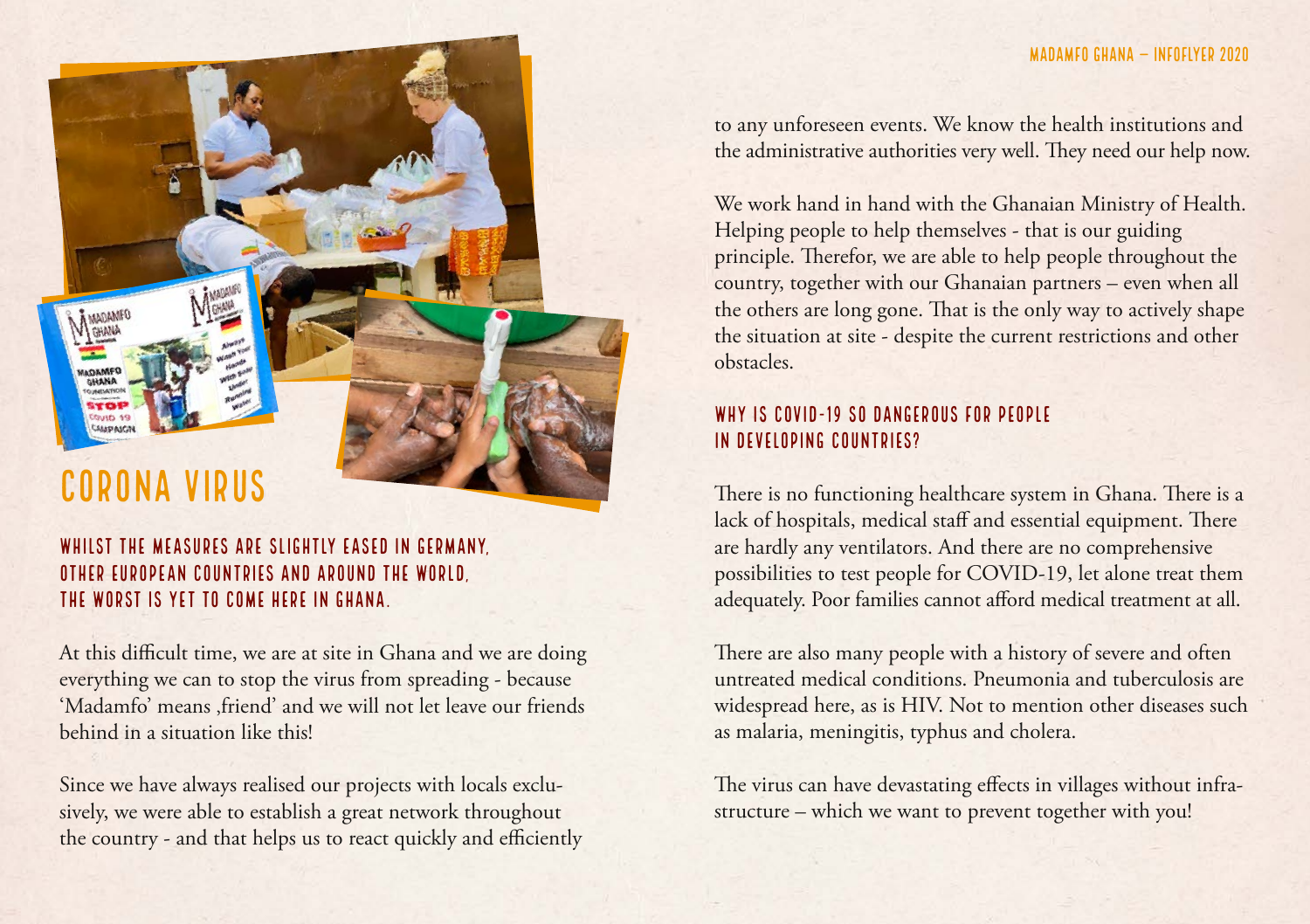# WHAT WE DO!

In the current situation, prevention saves lives!

In Ghana, the virus could lead to an unprecedented humanitarian disaster – but we try to prevent that – with all the means at our disposal.

That is why we support about 500,000 people in Ghana with the following measures:

### 1. INFORMATION AND AWARENESS CAMPAIGNS

Our trained staff (nurses and social workers) are at site and promote awareness of the importance of proper hygiene, such as proper hand washing or the necessity of social distancing.

### 2.VERONICA-BUCKET-KITS

These sets of buckets for proper hand washing with soap and flowing water are urgently needed. The Veronica Bucket is the only chance for people to follow the hygiene-recommendations at all.

### 3.PROVISION OF PPE – PERSONAL PROTECTIVE EQUIPMENT

Without sufficient protective equipment, especially for the nurses and social workers that are in close contact with patients or that work in COVID-19 prevention, we can neither help nor protect anyone. But, even the smallest donations can help us here to buy goods that help to save lives:



PPE (PERSONAL PROTECTIVE EQUIPMENT) SUCH AS A MASK AND GLOVES €1 per set (mask and gloves)



### NUTRITION EMERGENCY PACKAGES FOR HOMELESS CHILDREN AND THE KAYAYEI IN KUMASI

€ 8 for 5 kilogrammes of rice and 2 litres of cooking oil



#### VEDANICA-BUCKET-KITS € 25 for a bucket set for hand washing with soap and flowing water



HAND SANITIZER AND SURFACE DISINFECTANTS € 30 for 5 litres of disinfectants



INFRARED THERMOMETERS FOR DIAGNOSTIC PURPOSES WHILE KEEPING DISTANCE € 200 per thermometer



CONSTRUCTION OF A MANUAL WELL € 5000 for the water supply of an entire village



CONSTRUCTION OF A LOCAL HOSPITAL € 50,000 for stable health care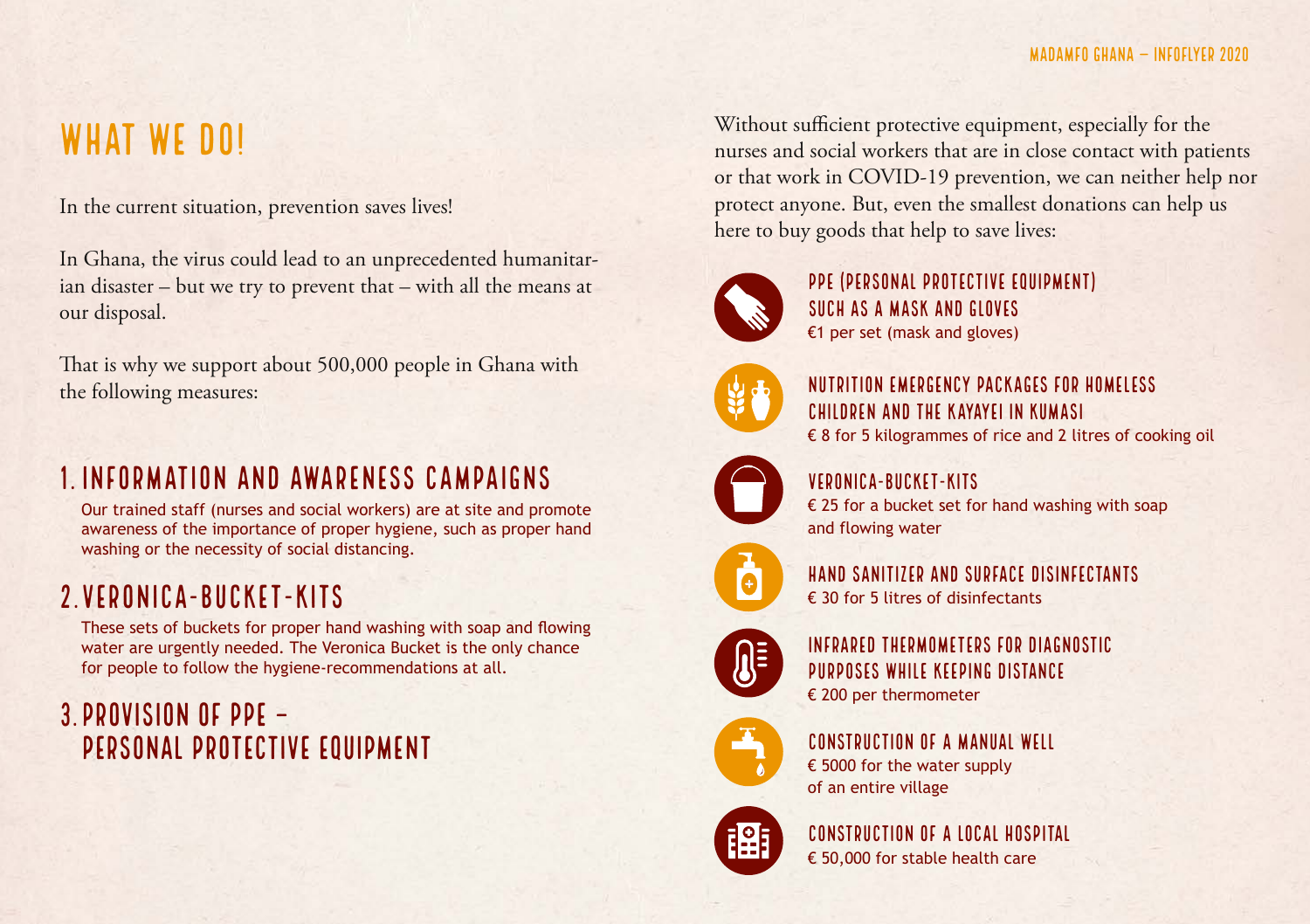Since the lockdown has been lifted in Greater Accra with Tema, Kasoa and Greater Kumasi on 20 April 2020 - despite of increasing infection rates - the infection rates have surged. The official cases are in contrast to a high number of unreported cases, since it is not possible to test extensively. According to confirmed information in Tema, one person in a factory infected more than 500 people!

#### UNFORTUNATELY, THE EMERGENCY WE FEARED THE MOST HAS OCCURED: THE VIRUS HAS ARRIVED IN THE VILLAGES AND WITHIN THE COUNTRY. WE GREATLY FEAR THAT THE VIRUS AND THE UNREPORTED INFECTIONS WILL INCREASE EXPONENTIALLY, NOW THAT THE LOCKDOWN HAS BEEN LIFTED.

To prevent that from happening we work closely and unremittingly with local health authorities. Our only aim is to stop the virus from spreading. In order to get the situation under control, one of our clinics has temporarily been turned into a quarantine accommodation for people who are infected with Corona. This is an important step and we are very relieved that we are be able to help that way.

RACKGROUND INFORMATION-THE TAIN DISTRICT IS VERY REMOTE AND ONE OF THE POOREST REGIONS OF GHANA. THE VILLAGES OF TANOSO NJUA, TAINSO, TANOKROM AND TIADENE ARE ABOUT 5 AND 35 KILOMETRES AWAY FROM THE DISTRICT'S CAPITAL AND THUS FROM THE NEXT HEALTH CENTRE.

Thanks to the generous donations of Dr. Theis Naturwaren, we were able to build four new clinics here. To ensure the smooth operation of the clinics, each one has its own water supply which is priceless in times like these.

The health centres are about to be finished soon. Once they are finished, about10,000 people are going to have access to a stable and sustainable health care.

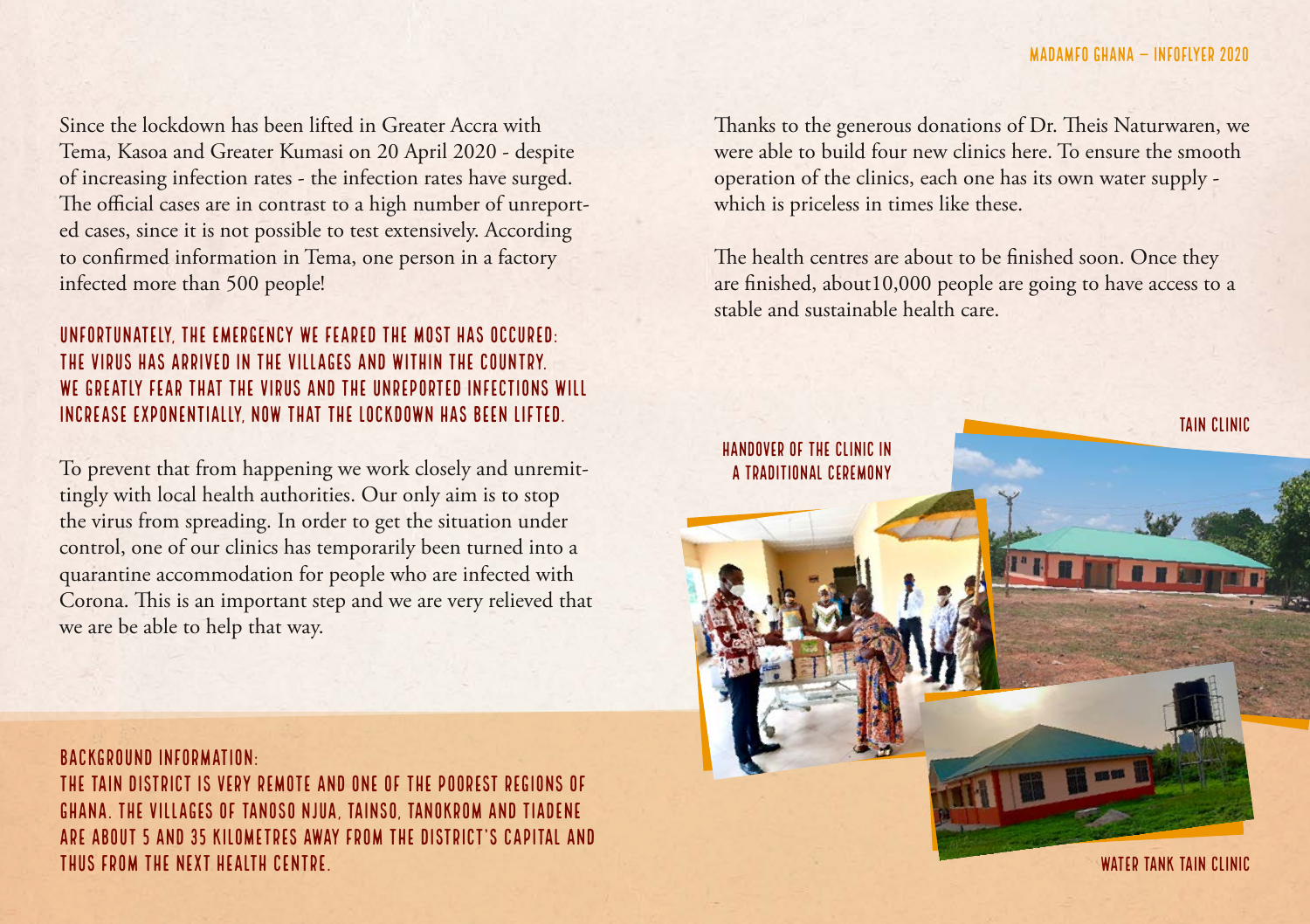# WHY SHOULD YOU SUPPORT US?

The difference between us and most organisations is, that Madamfo Ghana is officially registered in Germany – as Madamfo Ghana e.V, as well as in Ghana – as Madamfo Ghana Foundation. Thus, as a legal partner of the Ghanaian Government we can obtain personnel and other funding, such as land, for our projects.

As a result, we are very flexible in our interaction with the local authorities and that helps us to save on donations, since we save follow-up costs such as personnel costs for schools, nursery homes and hospitals. That means sustainability and helping people to help themselves at its best!

#### General principles:

- After finishing the projects, the Ghanaian State provides the personnel for the nursery schools, the schools and the clinics.
- For projects such as toilet facilities and wells that are handed over to the village community after completion, the village independently forms a committee that is responsible for maintenance.

Find our German registration documents on our homepage.

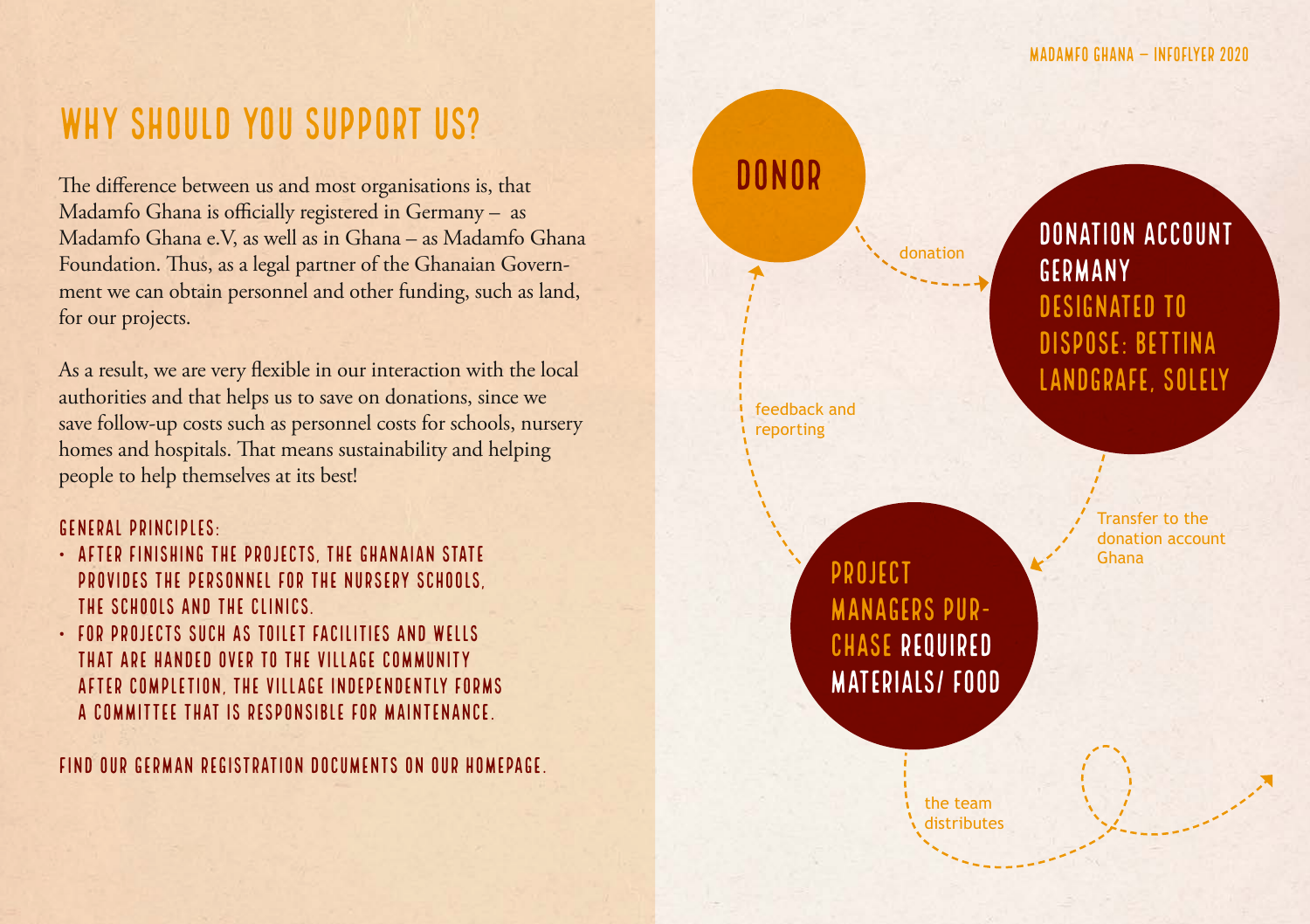# HOW TO HELP:

- $\bullet \in 1$  protects a nurse for an infection with corona.
- € 9 provide enough food for a month for a child in our school feeding program.
- Become a patron for 10 sqm of fertile farmland for 10€ per month.
- It takes € 25 to provide a Veronica-Bucket-Kit (sets of buckets for proper hand washing with soap and flowing water).
- Buy a chicken for  $\epsilon$  10 or a a bag of chicken feed for  $\epsilon$  50
- Help us to cover the running expenses for the children's home. You can buy a board game for  $\epsilon$ 15 a schoolbag for  $\epsilon$  25 and a book for  $\in$  8.
- Become a sponsor for a fisher-child from Lake Volta. With €50 per month you can support a rescued child from our program against child trafficking at Lake Volta.
- $\in$  200 $\in$  allow us to buy an infrared thermometer for diagnosing Covid-19 whilst keeping the required distance.
- € 350 for a three-wheeled wheelchair, which would enable a physically impaired child to visit school.
- With  $\epsilon$  400 we are able to provide medical training for an entire village, teach family planning and thus ensure the survival of newborns.
- $\epsilon$  5,000 enable us to supply an entire village with water with a manual well.
- $\bullet \in$  25,000 allow us to build a complete primary school.
- $\epsilon$  50,000 enable us to build a clinic.
- $\in$  100,000 enable us to supply an entire district with 150,000 people with clean drinking water

Of course, there are many other possibilities to support us. Find further information on our homepage: **www.madamfo-ghana.de**

Follow us on Instagram:  $\boxed{\bigcirc}$ /madamfo\_ghana or Facebook: /Madamfo.Ghana

# THANK YOU SO MUCH!

**DONAL** Now